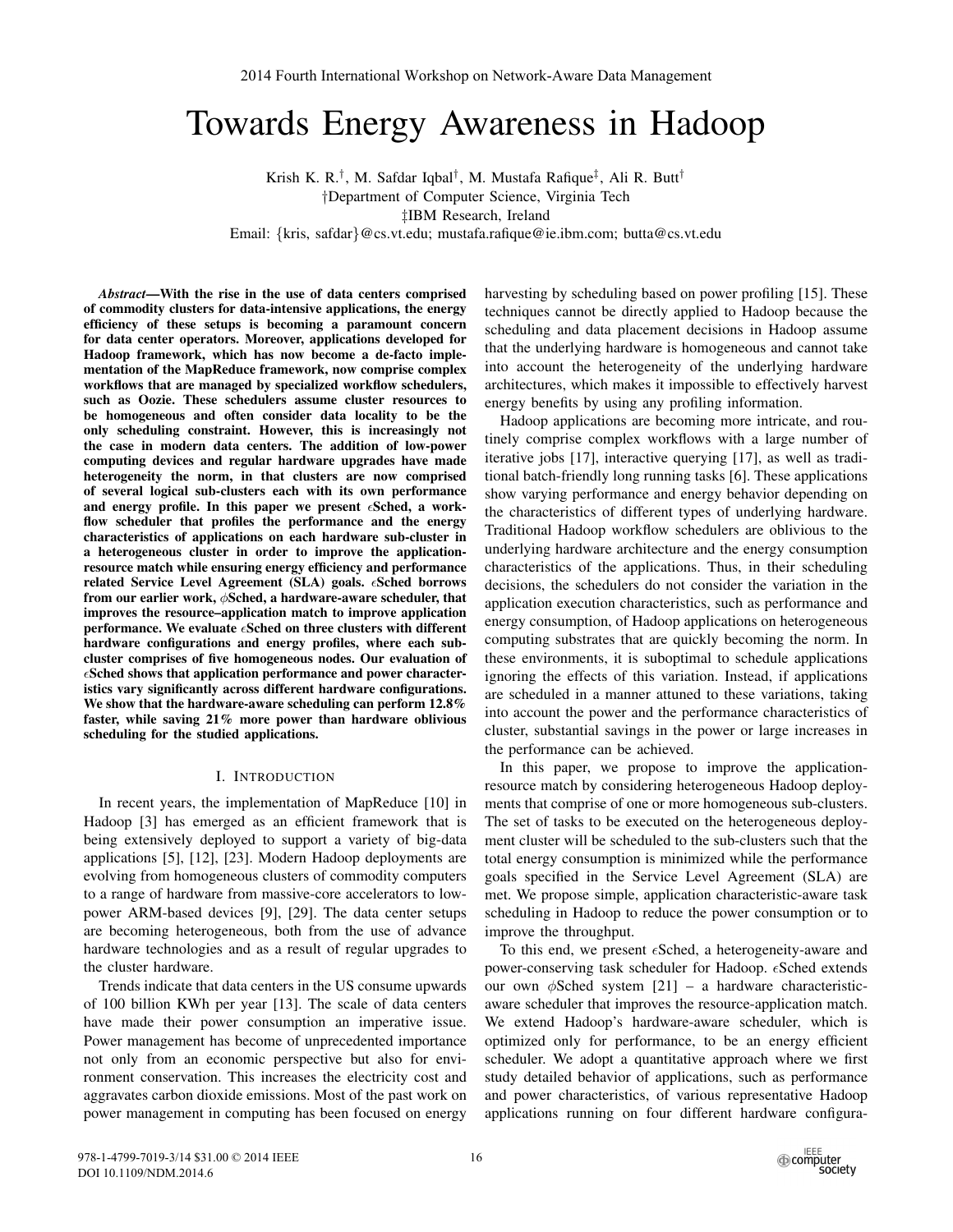tions. Next, we incorporate findings of these experiments into φSched. To ensure that job associated data is available locally to (or nearby) a cluster in a multi-cluster deployment, φSched configures a single Hadoop Distributed File System (HDFS) [21] instance across all the participating clusters. As part of  $\epsilon$ Sched, we also design and implement a region-aware data placement and retrieval policy for HDFS in order to reduce the network overhead and achieve cluster-level data locality.

Specifically, this paper makes the following contributions:

- We design a workflow management system to effectively schedule jobs to multiple heterogeneous clusters while considering the power and performance goals;
- We develop an effective mechanism to track, record, and analyze the performance and the power characteristics of Hadoop applications on clusters with different hardware configurations; and
- We validate the design and techniques therein using experiments on a real deployment using various MapReduce applications.

We evaluate our approach on a deployment with three clusters with different hardware configurations, where each cluster has five homogeneous nodes. Our evaluation of  $\epsilon$ Sched reveals that application performance varies significantly across different hardware configurations. The results of our evaluation show that the  $\epsilon$ Sched can speed up job by 12.8%, while operating at 21% the power of hardware- and power-oblivious scheduling for the studied applications.

# II. BACKGROUND

Hadoop offers an open-source implementation of the MapReduce framework that provides machine-independent programming at scale. Hadoop provides a *JobTracker* component that accepts jobs from the users and also manages the compute nodes that each run a *TaskTracker*. Each TaskTracker has one or more map and reduce slots, and applications will have tens of hundreds of map and reduce tasks running on these slots. In the case of heterogeneous clusters, the map/reduce tasks executing on the slowest node will determine the execution time of the application [2]. Although speculative execution [34] can reduce this dependency, it leads to significant resource wastage due to re-execution of tasks.

The data management is provided by the Hadoop Distributed File System (HDFS). The main functions of HDFS are to ensure that tasks are provided with the needed data, and to protect against data loss due to failures. HDFS uses a *NameNode* component to manage worker components called *DataNodes* running on each Hadoop node. Typically, each MapReduce cluster is configured with one instance of HDFS, and the data in one cluster is not accessible (directly) from other clusters. HDFS divides all stored files into fixed-size blocks (chunks) and distributes them across DataNodes in the cluster. Moreover, the system typically maintains three replicas of each data block, two placed within the same rack and one on a different rack. The fact that HDFS distributes its data across all the underlying nodes restricts the opportunity to



Fig. 1.  $\epsilon$ Sched architecture overview.

save energy by turning off the inactive nodes. As these set of nodes may have all the replicas of the files that are currently being processed and turning off the nodes may result in data unavailability.

Workflows have become an integral part of modern Hadoop applications, and are managed by workflow managers such as Apache Oozie [19] and Nova [26]. The workflow scheduler is responsible for co-ordinating the various events/tasks in a multi-cluster setup.

#### III. DESIGN

# *A. Enabling Technology:* φ*Sched*

φSched [21] is a hardware-heterogeneity-aware workflow scheduler for Hadoop that proposes to consider applications behavior on specific hardware configurations when scheduling Hadoop workflows. It assumes that a deployment is made of one or more *resource clusters* each with a different hardware configuration, and that the resources within a cluster are homogeneous. It focuses on variations in performance characteristics, such as CPU, memory, storage, and network usage, for a range of representative Hadoop applications on different hardware configurations. Next, based on our understanding of the applications,  $\phi$ Sched: i) profiles applications execution on different clusters and performs statistical analysis to determine a suitable resource–application match; and ii) effectively utilizes the matching information to schedule future jobs on clusters that will yield the highest performance. To schedule a job, φSched also examines the current utilization of the clusters and the suitability of clusters to support the job based on prior profiling. Based on these factors,  $\phi$ Sched suggests the best cluster to execute the job. Such profiling is feasible as recent research [6], [24] has shown the workflows to have very predictable characteristics, and the number of different kinds of jobs to be less than ten.

 $\phi$ Sched treats a Hadoop deployment to consist of multiple separate clusters to handle resource heterogeneity. This leads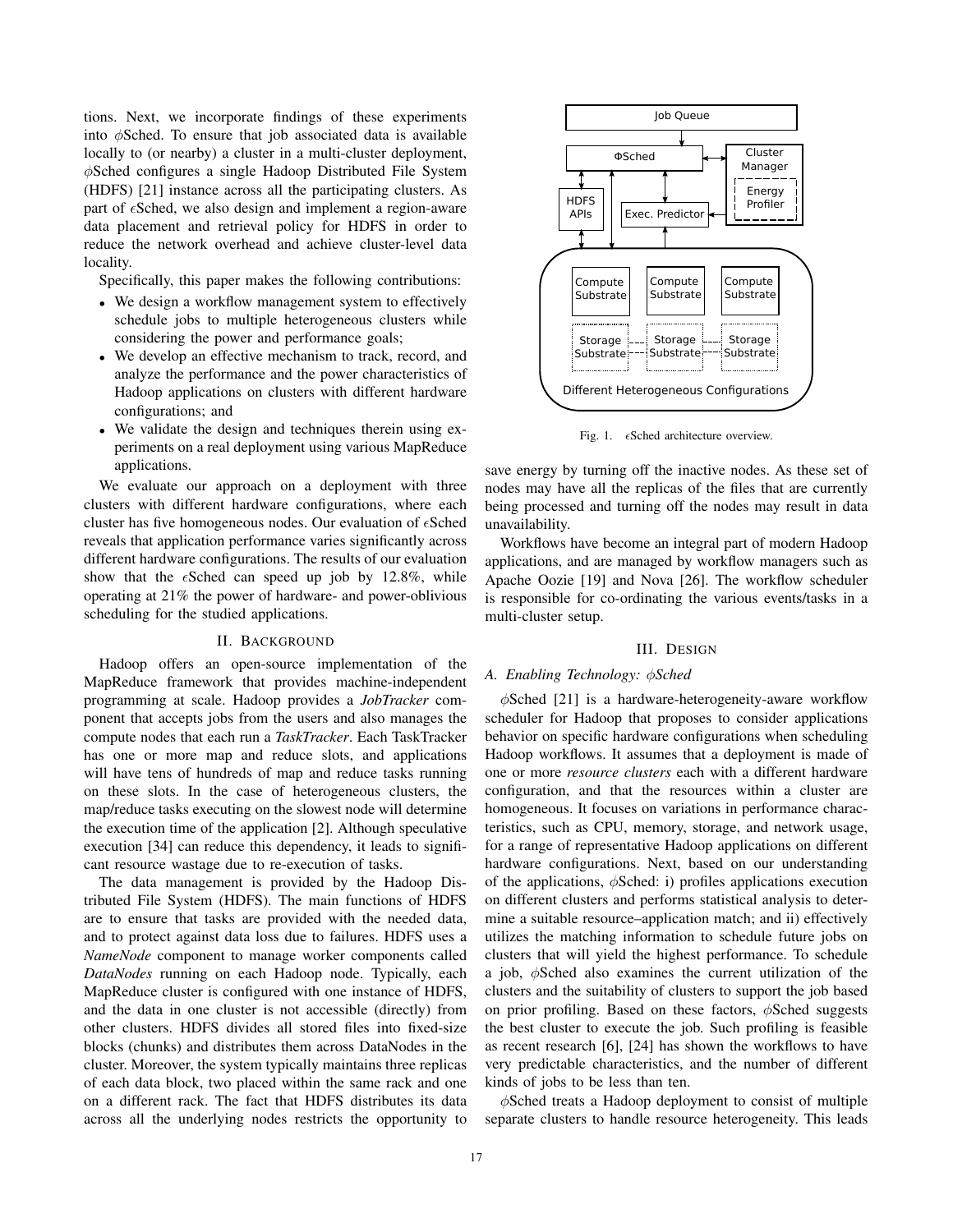| For workload W, arrange clusters $C_1$ to $C_n$ in C in the |  |  |  |  |  |
|-------------------------------------------------------------|--|--|--|--|--|
| descending order of performance to power ratio;             |  |  |  |  |  |
| foreach $C_i$ in C do                                       |  |  |  |  |  |
| if $C_i$ meets SLA then                                     |  |  |  |  |  |
| if isResourceAvailable( $C_i$ , W) then                     |  |  |  |  |  |
| Schedule W in $C_i$ ;                                       |  |  |  |  |  |
| Increment cluster utilization for $C_i$ ;                   |  |  |  |  |  |
| break:                                                      |  |  |  |  |  |
| end                                                         |  |  |  |  |  |
| end                                                         |  |  |  |  |  |
|                                                             |  |  |  |  |  |

Algorithm 1: Energy Profiler in  $\epsilon$ Sched.

to the problem that the best cluster,  $C_B$ , in order to run an application in terms of execution characteristics, such as energy efficiency or execution time, may not have the data associated with the application, entailing data movement to  $C_B$  from the cluster,  $C_D$ , that has the data.  $C_D$  may not be able to support the application due to hardware constraints. Moreover, the data movement may be very expensive and negate the performance gain that can be realized by running the job on  $C_B$ . To this end,  $\phi$ Sched proposes configuring a single HDFS instance for all the Hadoop clusters and logically arrange participating HDFS nodes by associating each node's storage within a virtual storage group referred to as a *region*. The placement and retrieval policy are region-aware meaning we can specify the set of nodes (in terms of "region") to store and retrieve the data.

# *B. Energy Profiler*

As shown in Figure 1,  $\epsilon$ Sched integrates an Energy Profiler component to φSched to track, record and analyze the power usage characteristics of the application on a particular hardware.  $\epsilon$ Sched computes the performance to power ratio for different jobs in each cluster. As shown in Section IV, different cluster show different performance and power characteristics. There is no single cluster that is optimal for power and performance for all workloads.

As illustrated in Algorithm 1, when a job is to be scheduled in one of the homogeneous sub-clusters,  $C_1, C_2, ..., C_n$  in a heterogeneous cluster, C, deployment, the Energy Profiler component accesses its profiled power characteristics. The sub-clusters are arranged in the order of performance to power ratio. Energy Profiler will traverse through the ordered list of sub-clusters to find the cluster that would meet the SLA of the workflow to be scheduled. Upon recognizing the optimal subcluster that will ensure the least power usage while meeting the SLA requirements, the Cluster Manager in  $\phi$ Sched checks for the availability of resources in optimal sub-cluster to schedule the workflow  $W$ . If the availability of resources is determined, W is scheduled, else the process is repeated to search for the next optimal cluster.

TABLE I HARDWARE CONFIGURATIONS CONSIDERED IN OUR EXPERIMENTS.

| Name      | <b>CPUs</b> | RAM<br>(GB) | Storage<br>(GB) | <b>Network</b> | Map<br><b>Slots</b> | Reduce<br><b>Slots</b> |
|-----------|-------------|-------------|-----------------|----------------|---------------------|------------------------|
| Cluster-1 | 16          | 16          | <b>HDD</b>      | 10 Gbps        |                     |                        |
| Cluster-2 |             |             | <b>HDD</b>      | 128 Mbps       |                     |                        |
| Cluster-3 |             |             | SSD             | 1 Gbps         |                     |                        |

### *C. Discussion*

The HDFS enhancement provided by  $\phi$ Sched will ensure data availability in a smaller set of nodes by modifying the placement policy. At least one replica of a file is stored in a small subset of nodes (i.e., the sub-cluster with low powerusage) called Covering Subset [1]. This will enable us to apply energy harvesting techniques such as turning a sub-cluster off or running in it low power mode for any of the under-utilized sub-clusters that are not a part of Covering Subset.

It is important to note that the power characteristics of a workload on a cluster is linearly dependent on the data size. Thus the profiler component can linearly extrapolate the power characteristics to different data sizes based on the studied workloads. Similar observations were made for performance characteristics in  $\phi$ Sched [21]. Moreover the number of subclusters in a real deployment will be less than ten, so the overhead constituted by the energy profiler component is minimal.

## IV. EVALUATION

We evaluate the energy characteristics of Hadoop applications on using a real deployment on a medium-scale cluster. We first study the characteristics of 8 representative Hadoop applications on three different cluster hardware configurations.

#### *A. Experimental Setup*

We used three clusters of five homogeneous nodes each, where each cluster has a different hardware configuration as listed in Table I. In all of the Hadoop deployments considered in our tests, the master node ran both the Hadoop JobTracker and NameNode, and was co-located with a worker node. Moreover, all worker nodes were configured with varying number of map and reduce slots depending on the configuration of the machines (Table I) along with a DataNode component.

For measuring the power usage we used Watts Up? PRO [11] power meters in the worker nodes. The power values represented in this section are usage characteristics of one worker node in every sub-cluster. All worker nodes in a single sub-cluster are homogeneous and showed similar power characteristics. We do not consider the power consumption of the master node, as we do not propose any optimization to the Hadoop master components.

#### *B. Studied Applications*

We have used 8 applications from the well-known Hadoop HiBench Benchmark Suite [18] in our study. These applications are representative of batch processing jobs and iterative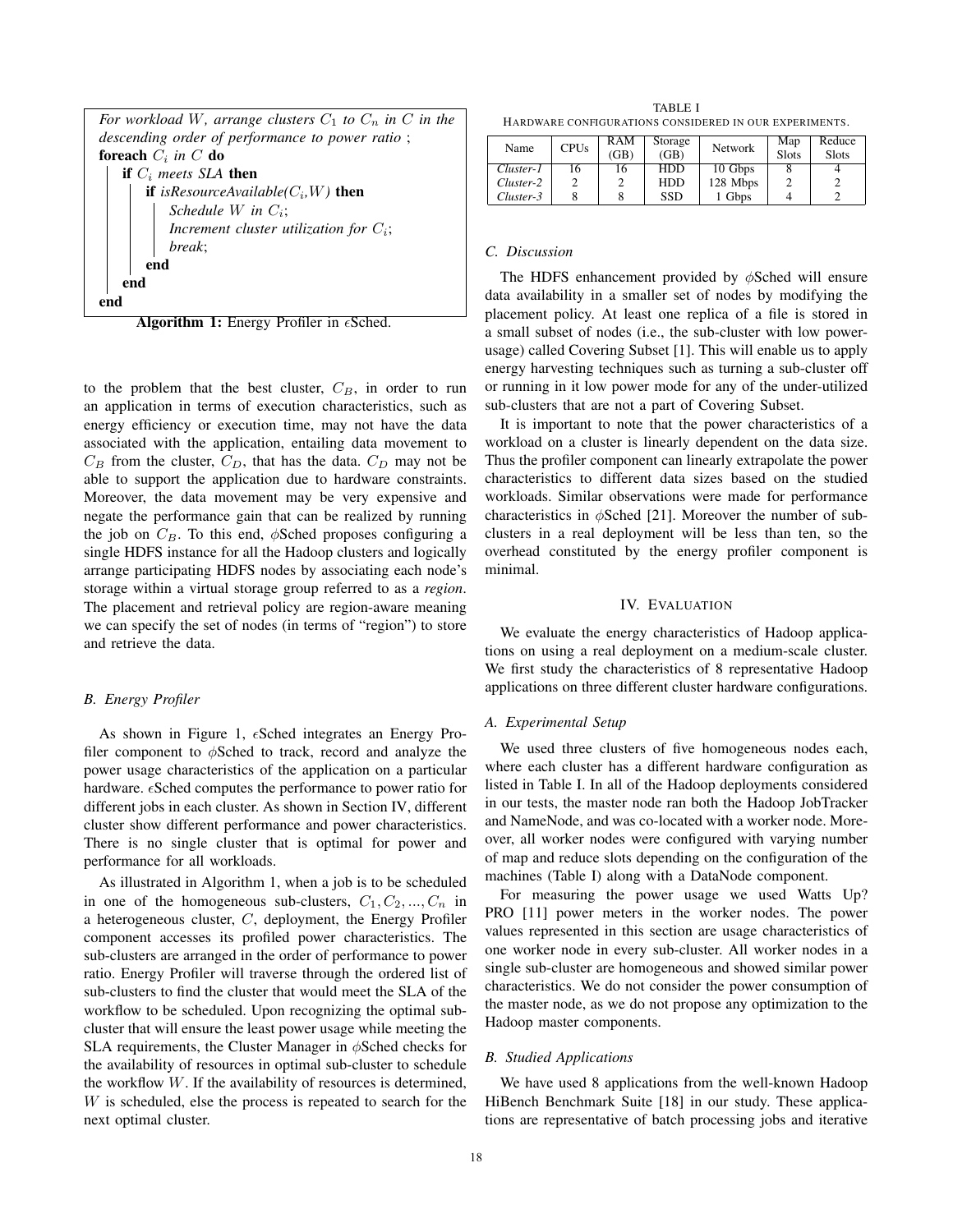TABLE II REPRESENTATIVE MAPREDUCE (HADOOP) APPLICATIONS USED IN OUR STUDY.

| Application           | Map    |         | <b>Mappers</b> | Reducers |
|-----------------------|--------|---------|----------------|----------|
|                       | Input  | Output  |                |          |
| <b>WordCount</b>      | $6$ GB | 12 KB   | 120            | 8        |
| DFSIOE-Read           | 8 GB   |         | 128            |          |
| DFSIOE-Write          | 8 GB   |         | 128            |          |
| <b>K</b> <i>means</i> | 1 GB   | $1$ GB  | 20             |          |
| PageRank              | 128 MB | 12.5 MB | 16             | 8        |
| Bayes                 | 128 MB | 4.5 GB  | 16             |          |
| Sort                  | $6$ GB | 3 GB    | 120            | 8        |
| <b>TeraSort</b>       | 15 GB  | 15 GB   | 240            |          |



Fig. 2. Time taken for each application in studied cluster.

jobs. Table II lists the applications, and summarizes parameters, i.e., the input and the output data sizes, the number of mappers and reducers, for each application.

In this experiment, we measured the execution time of our applications on each of the studied clusters. As shown in Figure 2, the execution time of the applications varies across different cluster configurations. We find that across all applications, on average, *Cluster-1* performs 43% and 31% faster than *Cluster-2* and *Cluster-3*, respectively. However, we observe that the variation in performance is not similar across all applications. For instance, in the case of *DFSIOE-Read* which involves significant I/O, *Cluster-3* performs 14% faster than *Cluster-1*, whereas for the same cluster, *PageRank* performs only 22% slower.

To study this variation in detail, we compared the performance under *Cluster-1* and *Cluster-2* across all the studied applications. Figure 3 shows the results. For applications such as *WordCount*, *DFSIOE-Write*, *Kmeans*, *Bayes*, and *Sort*, *Cluster-1* performs better, while for the rest of the applications *Cluster-2* performs better. One reason for this is the varying resource requirements of the applications. For example, *Kmeans*, which is a CPU intensive application, performs 27.5% faster in *Cluster-1* that has more memory, and *TeraSort*, which involves significant network and I/O usage, performs better in *Cluster-3* that has better interconnects.

# *C. Power Usage Comparison*

In this experiment, we measured the total power consumption of our test applications on the studied clusters. As shown in Figure 4 (Y-axis  $-$  log scale), the total power consumption of the applications varies across different cluster configurations. As expected, the power consumption of an



Fig. 3. Performance improvement observed on *Cluster-1* compared to *Cluster-2*.



Fig. 4. Total power consumption for each application in studied cluster.

application is not only dependent on the underlying hardware architecture but also on the execution time of the application. For applications such as *WordCount*, *DFSIOE-Write* and *DFSIOE-Write*, the optimal power consumption is observed when executed on *Cluster-1*; for *Kmeans*, *PageRank*, *Bayes* and *Sort* the optimal power consumption is observed under *Cluster-2*; finally, *TeraSort* shows the least power consumption under *Cluster-3*.

To further study this variation in detail, we compared the power consumption under *Cluster-1* and *Cluster-2* across all the studied applications. Figure 5 shows the results. For applications such as *WordCount*, *DFSIOE-Read*, and *DFSIOE-Write*, *Cluster-3* shows lower power consumption while for *Kmeans*, *PageRank*, *Bayes*, *Sort* and *TeraSort Cluster-1* shows the lower power consumption. Similarly Figure 6 shows the comparison of power consumption between *Cluster-1* and *Cluster-3*. For applications such as *WordCount*, *DFSIOE-Write*, *DFSIOE-Write* and *Kmeans*, *Cluster-3* performs better while *Cluster-1* performs better for the rest of the applications.

We observe that in spite of the high execution time, for a subset of applications such as *WordCount*, *DFSIOE-Read* and *DFSIOE-write*, the total power consumption is the least in *Cluster-2* because of its low average power consumption as shown in Figure 7. It is observed that *Cluster-2* consumes the least power and *Cluster-1* and *Cluster-3* consume  $2 \times$  and  $3\times$  the power respectively. A similar trend is observed across all applications.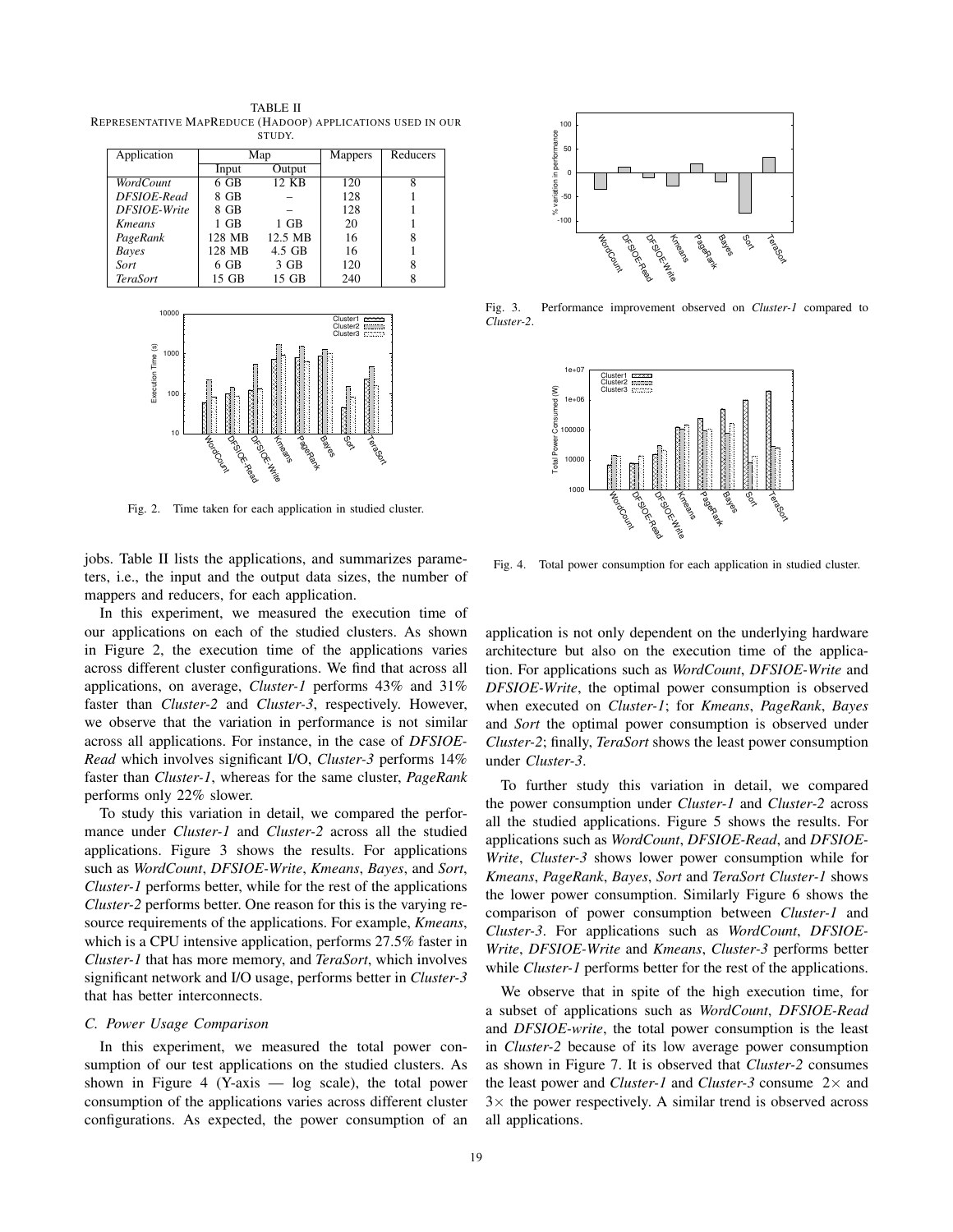

Fig. 5. Power Consumption observed on *Cluster-1* compared to *Cluster-2*.



Fig. 6. Power Consumption observed on *Cluster-1* compared to *Cluster-3*.



Fig. 7. Average power consumption for each application in studied cluster.



Fig. 8. Performance to power ratio for each application in studied cluster.

#### *D. Performance to Power Ratio Comparison*

Figure 8 compares the ratio (higher the better) of performance to the total power in order to find the optimum cluster in terms of both performance and power. For applications such as *WordCount*, *DFSIOE-Write* and *DFSIOE-Write*, the optimal cluster is *Cluster-1*, for *Kmeans*, *PageRank*, *Bayes* and *Sort* the optimal cluster is *Cluster-2*, and for *TeraSort* the optimal cluster is Cluster-3. In Figure 9, detailed examination reveals a variation in the application behavior, similar to the above cases.

For our next set of experiments, we develop an accurate simulator for  $\epsilon$ Sched to observe the power consumption and the execution time of the considered clusters. Our fine-grained simulator takes into account details such as the effect of compute capacity, network and storage infrastructure, and application-hardware affinity with reference to power and execution time. We simulate a 300-node cluster, consisting of three 100-node homogeneous sub-clusters. The configuration of each node in a sub-cluster is similar to *Cluster-1*, *Cluster-2* and *Cluster-3* shown in Table I. We use the publicly available synthetic Facebook production traces [7] for driving the simulation. We replay a snippet of these traces using HiBench [17] applications (Table II). The traces run for a length of 3 hours under baseline Hadoop (hardware oblivious scheduling).

Figure 10 shows the completion time and the power consumed by the workloads under both  $\epsilon$ Sched and hardware oblivious scheduling. To highlight the power savings achieved using  $\epsilon$ Sched we neglect the power consumption of the system in idle state, assuming that power management schemes can

be applied to nodes that are in idle state for a longer period of time.  $\epsilon$ Sched achieves both performance benefits and power savings over baseline Hadoop. By the application-hardware match improvements in  $\epsilon$ Sched, the completion time of the application improves by 12.8%, while consuming 21% less power than baseline Hadoop.

In summary, the above experiments validate the claim that different application-hardware interactions produce different power consumption and performance characteristics. Understanding these characteristics will enable us to achieve our goal of scheduling tasks in a heterogeneous cluster deployment such that the total power consumption is minimized while the performance goals specified in the SLA are met.

# V. RELATED WORK

Many hardware and software-based solutions have been proposed to reduce the power consumption of enterprise systems, ranging from shutting down unused components to low energy circuit designs [25], [27], [4], [16], [30]. Weiser et al. [31] first discussed the problem of scheduling tasks to reduce the energy consumption of CPUs. Yao et al. [32] propose an offline scheduling algorithm for independent tasks running with variable speed, assuming worst-case execution time. We aim to provide a similar power management solution for the Hadoop ecosystem tailored to the unique characteristics for Hadoop applications.

Much of the recent work on energy efficiency in the Hadoop ecosystem focuses on storage [20], [22], [1]. Rini et al. [20] propose energy-aware date placement, where unpopular data is placed in a subset of Hadoop cluster nodes, generating sig-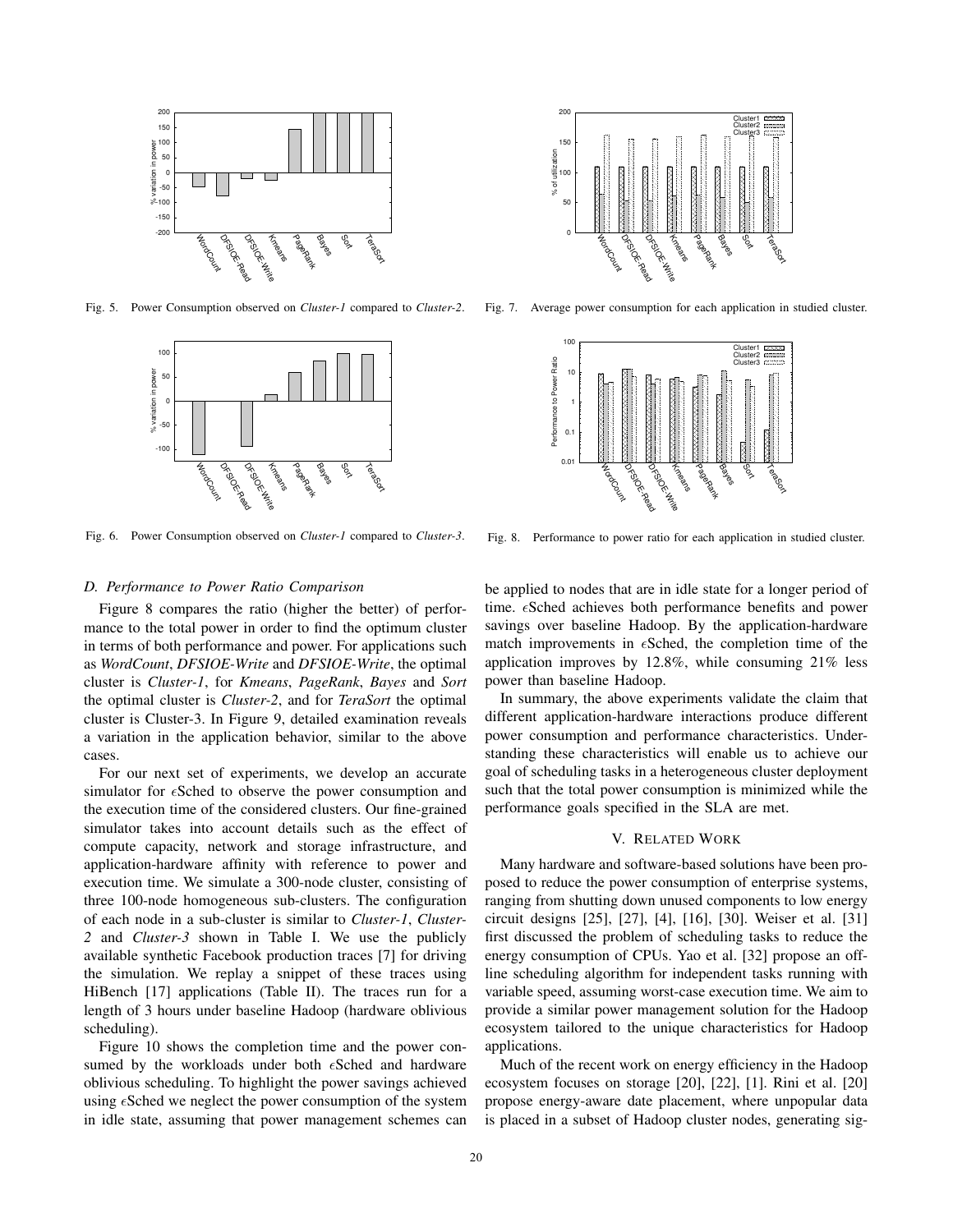

Fig. 9. Performance to Power ratio improvement observed on *Cluster-1* compared to *Cluster-2*.



Fig. 10. Power and performance improvement of  $\epsilon$ Sched over Hadoop.

nificant periods of idleness enabling these low-activity nodes to operate in a high-energy-saving mode without affecting nodes containing the hot data. This framework increases the skewness in popularity as hot data is concentrated on a subset of nodes, resulting in degraded throughput compared to a setup with hot data spread throughout the entire cluster. Amur et al. [1] and Leverich et al.[22] propose maintaining a primary replica of data on a subset of nodes that are guaranteed to be in active power state and using these nodes as the Hadoop compute nodes, while other replicas of the data are maintained on secondary set of nodes that are in low power modes. These approaches to achieve energy efficiency are based on an underlying assumption that the cluster is always over-provisioned in terms of number of nodes, so that the Hadoop jobs are not affected by the shrinking number of active compute nodes, which may not always be the case.

A number of works, such as GreenHadoop [14] and energyaware scheduling on MapReduce jobs [33], have focused on reducing the operational cost of data centers. Similarly, Nan Zhu et al. [35] aim to tame the peak power consumption in a MapReduce cluster by using adaptive power regulation. Although we share with these works the consideration of power consumption, our study is novel and different in its focus on evaluating the resources to support Hadoop applications. JouleSort [28] is a software benchmark that considers only the energy characteristics of the applications and schedules the applications.

Chen et al. [8] proposes energy efficiency of MapReduce as a new perspective for increasing MapReduce energy efficiency in particular. They characterize the performance of the Hadoop implementation of MapReduce under different workloads. The authors propose quantitative models using traditional metrics such as job duration. However, to the best of our knowledge  $\epsilon$ Sched is the fist workflow scheduler to propose energy efficient scheduling for Hadoop.

# VI. CONCLUSIONS

In this paper, we design and implement  $\epsilon$ Sched, a novel hardware-aware workflow scheduler for Hadoop. We observe that different workflows have different performance and power usage characteristics under varying cluster configurations, and making workflow managers aware of the underlying configuration can significantly increase overall performance and power consumption. We study the impact of  $\epsilon$ Sched on Hadoop application performance using a range of representative applications and configuration parameters. Our evaluation shows that  $\epsilon$ Sched managing three different clusters can achieve performance improvement of 12.8%, on average, while consuming 21% less power when compared to hardware oblivious scheduling.

#### ACKNOWLEDGMENT

This work is sponsored in part by the NSF under the CNS1422788 and CNS1405697 grants.

#### **REFERENCES**

- [1] H. Amur, J. Cipar, V. Gupta, G. R. Ganger, M. A. Kozuch, and K. Schwan. Robust and flexible power-proportional storage. In *ACM SOCC*, 2010.
- [2] G. Ananthanarayanan, A. Ghodsi, A. Wang, D. Borthakur, S. Kandula, S. Shenker, and I. Stoica. Pacman: Coordinated memory caching for parallel jobs. In *Proc. USENIX NSDI*, 2012.
- [3] Apache Software Foundation. Hadoop, 2011. http://hadoop.apache.org/ core/.
- [4] J. L. Berral, Í. Goiri, R. Nou, F. Julià, J. Guitart, R. Gavaldà, and J. Torres. Towards energy-aware scheduling in data centers using machine learning. In *Proceedings of the 1st International Conference on energy-Efficient Computing and Networking*, pages 215–224. ACM, 2010.
- [5] D. e. Borthakur. Apache hadoop goes realtime at Facebook. Proc. ACM SIGMOD, 2011.
- [6] Y. Chen, S. Alspaugh, and R. Katz. Interactive analytical processing in big data systems: A cross-industry study of mapreduce workloads. *Proc. VLDB Endowment*, 5(12):1802–1813, 2012.
- [7] Y. Chen, A. Ganapathi, R. Griffith, and R. Katz. The case for evaluating mapreduce performance using workload suites. In *Proc. IEEE MASCOTS*, 2011.
- [8] Y. Chen, L. Keys, and R. H. Katz. Towards energy efficient mapreduce. Technical Report UCB/EECS-2009-109, EECS Department, University of California, Berkeley, Aug 2009.
- [9] E. S. Chung, J. D. Davis, and J. Lee. Linqits: Big data on little clients. In *Proc. ACM ISCA*, 2013.
- [10] J. Dean and S. Ghemawat. Mapreduce: simplified data processing on large clusters. *Communications of the ACM*, 51(1):107–113, 2008.
- [11] E. E. Devices. Watts up pro, 2009.
- [12] F. Dong. *Extending Starfish to Support the Growing Hadoop Ecosystem*. PhD thesis, Duke University, 2012.
- [13] G. Fettweis and E. Zimmermann. Ict energy consumption-trends and challenges. In *Proceedings of the 11th International Symposium on Wireless Personal Multimedia Communications*, volume 2, page 6, 2008.
- [14] Í. Goiri, K. Le, T. D. Nguyen, J. Guitart, J. Torres, and R. Bianchini. Greenhadoop: leveraging green energy in data-processing frameworks. In *Eurosys*, 2012.
- [15] Y. Hotta, M. Sato, H. Kimura, S. Matsuoka, T. Boku, and D. Takahashi. Profile-based optimization of power performance by using dynamic voltage scaling on a pc cluster. In *IEEE IPDPS*, 2006.